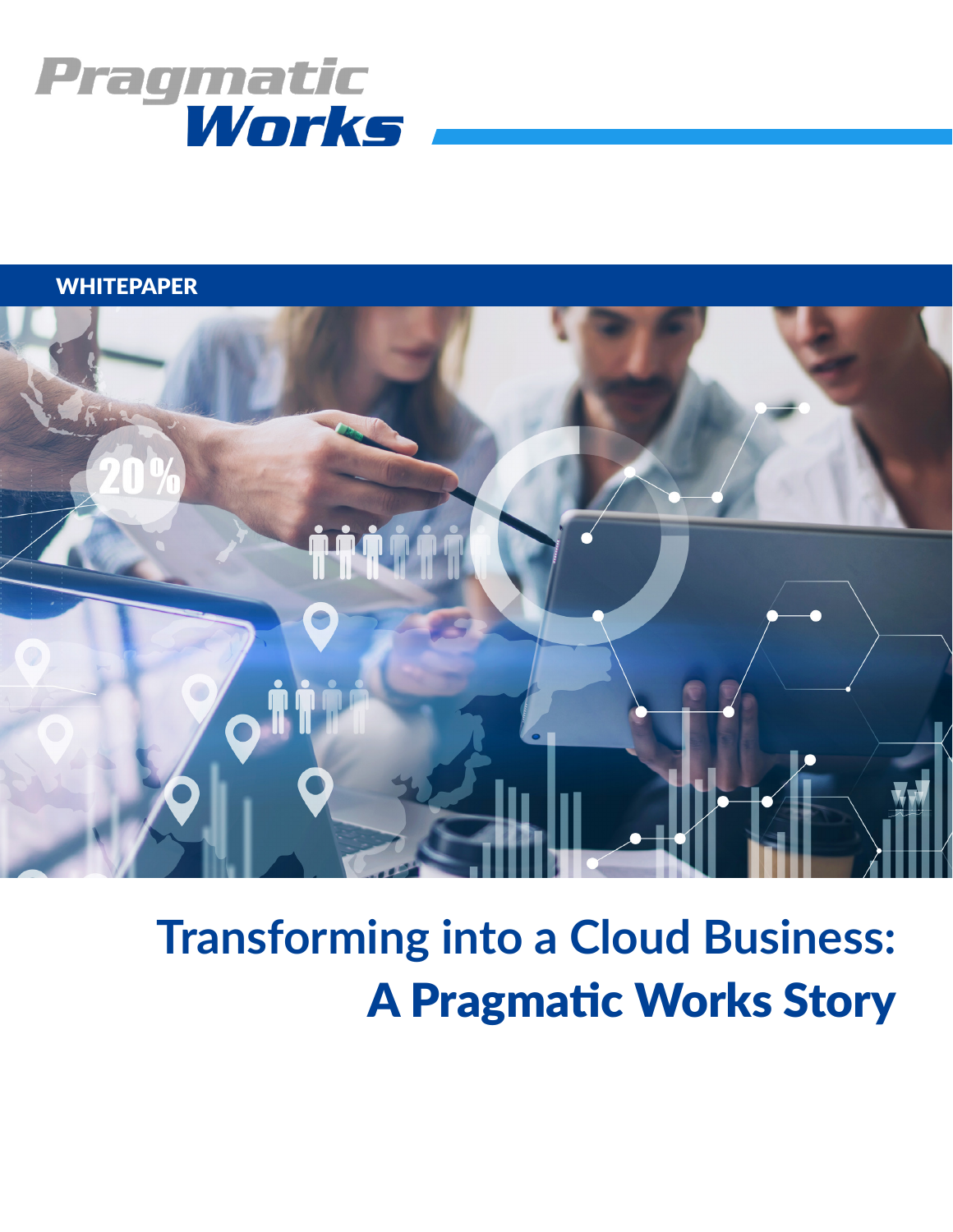

# **Overview**

There are numerous benefits associated with moving an organization's IT to the cloud. But the decision to move to the cloud can be daunting and the process of moving can be intimidating. The cloud is disruptive to business as usual, and the move impacts not just IT systems, but the people who support them.

Pragmatic Works leverages its experience and expertise to help businesses migrate to the cloud with Microsoft Azure. Pragmatic Works' knowledge goes beyond just training and certification; over the past two years, the company has made its own transition from on premises to the cloud. Pragmatic Works is able to share its experiences and lessons learned with those considering the move.

# **The cloud disrupts business as usual.**

Moving to the cloud offers a number of operational and financial advantages. Five key benefits are:



For a further discussion of the benefits, see Pragmatic Works' blog post, ["Why](http://blog.pragmaticworks.com/azure-data-week-why-your-infrastructure-belongs-in-the-cloud) [Your Infrastructure Belongs in the Cloud.](http://blog.pragmaticworks.com/azure-data-week-why-your-infrastructure-belongs-in-the-cloud)"

The benefits of moving to the cloud far outweigh the drawbacks and make the move to the cloud worthwhile. However, the cloud represents a significant change. It disrupts business as usual and requires companies to revisit how they do business.

Three big adaptations that Pragmatic Works made when moving to the cloud were around:

- **Trust.** The company made the decision to put trust in Microsoft as its public cloud vendor.
- **Availability.** With its applications in the cloud, Pragmatic Works needed to consider what would happen if there were internet connectivity issues or when applications or data were unavailable. Pragmatic Works also needed to consider system resiliency.
- **Control.** IT professionals who have been responsible for managing on-premises systems need to give up some control to cloud vendors. This includes database administrators (DBAs) who, in the past, were ultimately responsible for managing data and ensuring it performs well for the organization.

"This was not an overnight transformation. We didn't all of a sudden make the switch to Azure."

Steve Hughes, Pragmatic Works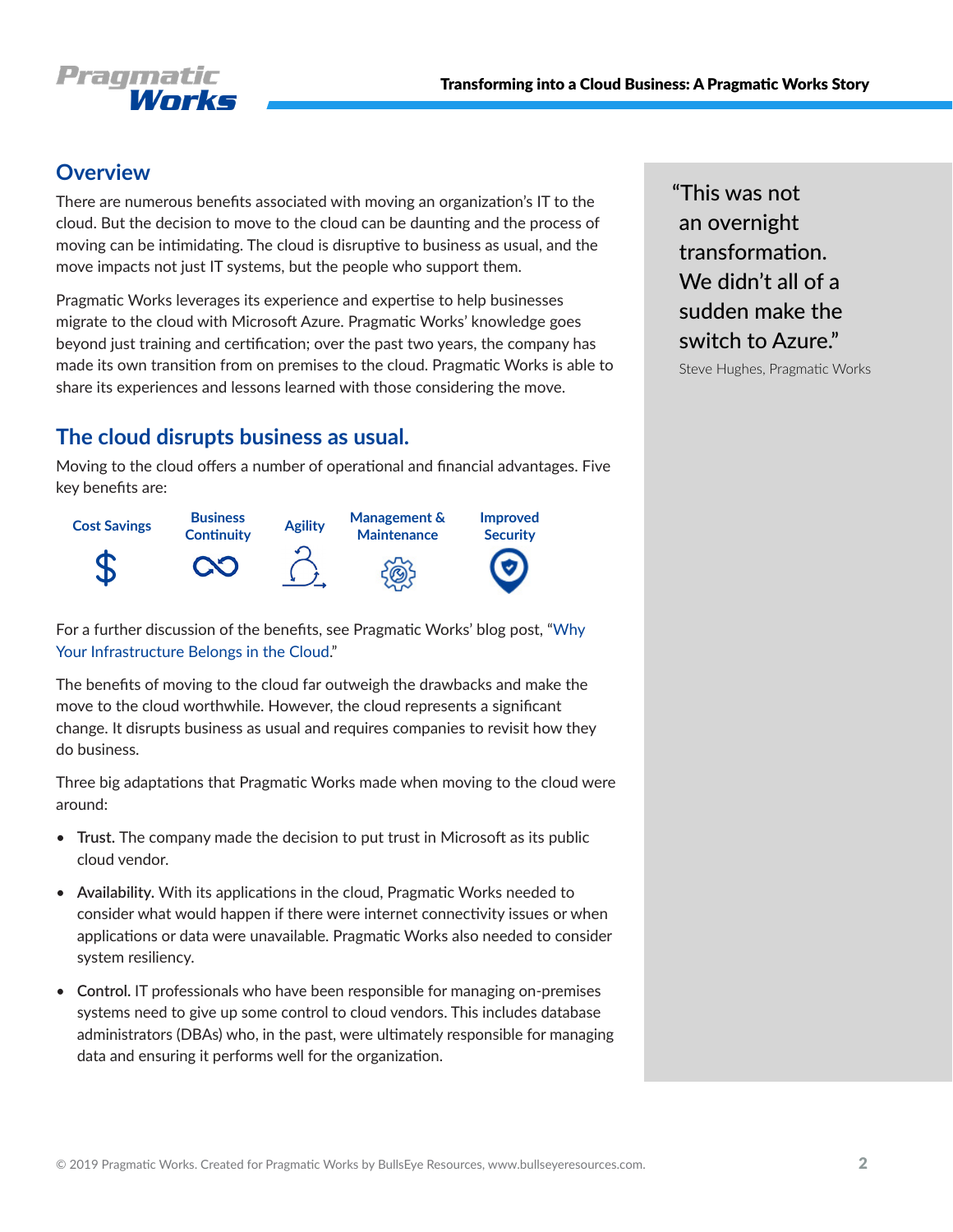

# **Pragmatic Works made the journey from a SQL Server focus to an Azure focus.**

Pragmatic Works was initially founded in 2007 as a training, consulting, and business intelligence (BI) solutions firm. While the company initially focused on SQL Server, Pragmatic Works has now successfully evolved to a business with services focused on Azure. Steps in this journey are described below.

|  |                                                                                                                              |                                                                                                                                                                                          |                                                                                                                                                                       |                                                                                                                                                                                                     |                                                                                                                            | <b>PODICO SIGNA</b><br>Steve Hughes, Pragmatic Wor |
|--|------------------------------------------------------------------------------------------------------------------------------|------------------------------------------------------------------------------------------------------------------------------------------------------------------------------------------|-----------------------------------------------------------------------------------------------------------------------------------------------------------------------|-----------------------------------------------------------------------------------------------------------------------------------------------------------------------------------------------------|----------------------------------------------------------------------------------------------------------------------------|----------------------------------------------------|
|  | 2007                                                                                                                         | 2011                                                                                                                                                                                     | 2013                                                                                                                                                                  | 2016                                                                                                                                                                                                | Today                                                                                                                      |                                                    |
|  | Pragmatic Works<br>is founded. The<br>company focuses<br>on training.<br>consulting, and<br>BI solutions with<br>SQL Server. | Expands<br>capabilities<br>and offerings<br>to match the<br>expanding SQL<br>Server stack.<br>Focuses on<br>helping make<br>BI a reality<br>for as many<br>organizations as<br>possible. | Embraced<br>Power Pivot<br>and SharePoint<br>BI. Added free<br>training on<br>Tuesdavs and<br>Thursdays to<br>help companies<br>understand<br>Microsoft<br>solutions. | Introduced the<br>Data Lifecycle<br>Optimization<br>framework<br>to have a<br>more holistic<br>conversation<br>with customers<br>around their<br>stage of maturity<br>within the data<br>lifecycle. | Pragmatic<br>Works is a<br>cloud company<br>offering cloud<br>solutions and has<br>made the jump<br>to Microsoft<br>Azure. |                                                    |
|  |                                                                                                                              |                                                                                                                                                                                          |                                                                                                                                                                       |                                                                                                                                                                                                     |                                                                                                                            |                                                    |

Pragmatic Works hasn't abandoned its past; it still offers on-premises solutions with SQL Server for clients who need it. But Pragmatic Works' primary focus is now on cloud-based solutions in Azure because of the benefits that Azure offers clients.

## **Employees were given the tools and technology to transform with the business.**

As a consulting company, one of the most critical areas for transformation for Pragmatic Works was with its people. Over the course of two years, while consultants were still working with customers on SQL Server projects, consultants were provided training and tools that allowed them to learn about Azure, in-depth, so they could confidently discuss and implement it at client sites.

In 2018, Pragmatic Works set the goal of ensuring that all employees were certified in Azure. Certification in Azure is a challenge, as Microsoft changes certification quarterly, sometimes dropping exam sets from its offerings. But the reason for this goal was to show that Pragmatic Works' consultants all have the necessary expertise to keep up with the ever-changing Azure landscape.

Today, Pragmatic Works' employees are experts in Azure. They are creating Azure training for Microsoft for its Azure Data Factory labs and have created Azure Data Warehouse bootcamps for partners.

"A key part of transforming our business was upgrading our people's skills"

Steve Hughes, Pragmatic Works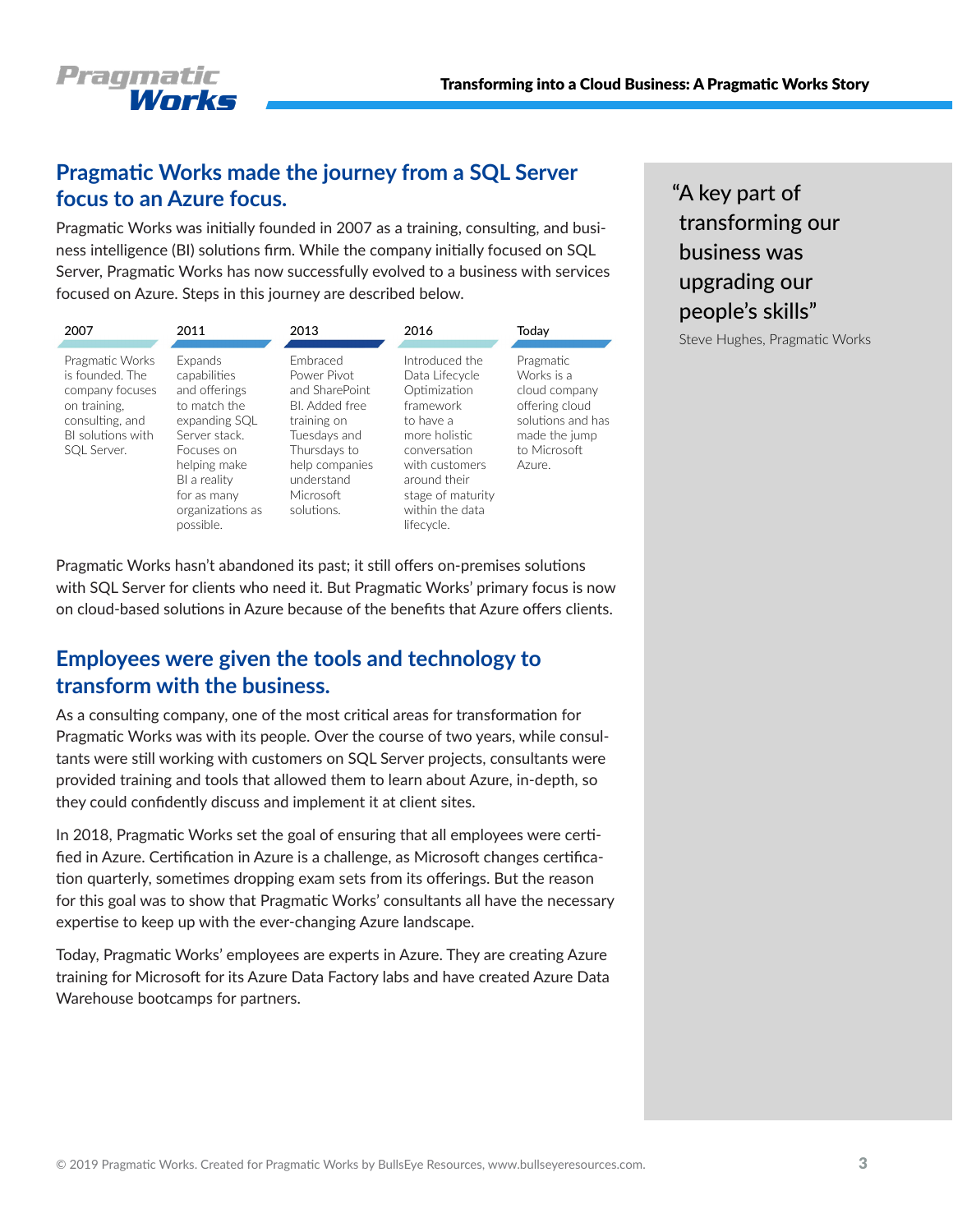

# **Sales and marketing changed its offerings to keep up with Azure development.**

Before the move to Azure, Pragmatic Works had published more than 30 books on SQL Server technologies. With the shift to Azure, sales and marketing had to develop and share new types of industry thought leadership—such as online videos and webinars—that allowed the company to be seen as credible and knowledgeable regarding Azure offerings.

Today, Pragmatic Works' marketing content and sales offerings focus on Azure opportunities, including Azure migrations, Azure Data Warehouse solutions, and Azure and Power BI Managed Services.



# **Pragmatic Works has embraced the cloud and PaaS solutions internally.**

Pragmatic Works recognized that in addition to recommending and delivering cloud-based solutions to clients, it needed to embrace cloud and related Platform as a Service (PaaS) solutions internally. Beyond using what the company recommends and delivers to clients, the move to the cloud has allowed for improved organizational collaboration and optimization.

Making the move to the cloud-based Microsoft 365 has given the Pragmatic Works' business a platform for email, collaboration, workflow, and reporting. Employees have moved from using Slack and Yammer group messaging platforms to Microsoft Teams, which has created a single location for all discussions, including knowledge sharing that can help consultants better serve clients.

Pragmatic Works is also in the process of moving its own applications to the cloud with Azure services. When possible, the company is moving off of virtual machines (VMs) and Infrastructure as a Service (IaaS) solutions to cloud-based PaaS environments. For example, Pragmatic Works has eliminated SQL Server Reporting Services and the associated VMs and has moved to Power BI in the cloud.

## **Businesses need to decide if they are ready to move to the cloud.**

The cloud is already here, and even large enterprises, like Walmart and Chevron, are moving their IT applications and infrastructure to Microsoft Azure. Despite being the clear choice for the future, some businesses still struggle with the decision to move to the cloud.

#### PRAGMATIC WORKS AZURE EVERY DAY

In February 2018, Pragmatic Works introduced the [Azure Every](http://blog.pragmaticworks.com/topic/azure-every-day)  [Day](http://blog.pragmaticworks.com/topic/azure-every-day) blog and video series. Every day of the week this offering provides short, consumable videos that help viewers move their careers or strategies forward using data in the cloud.